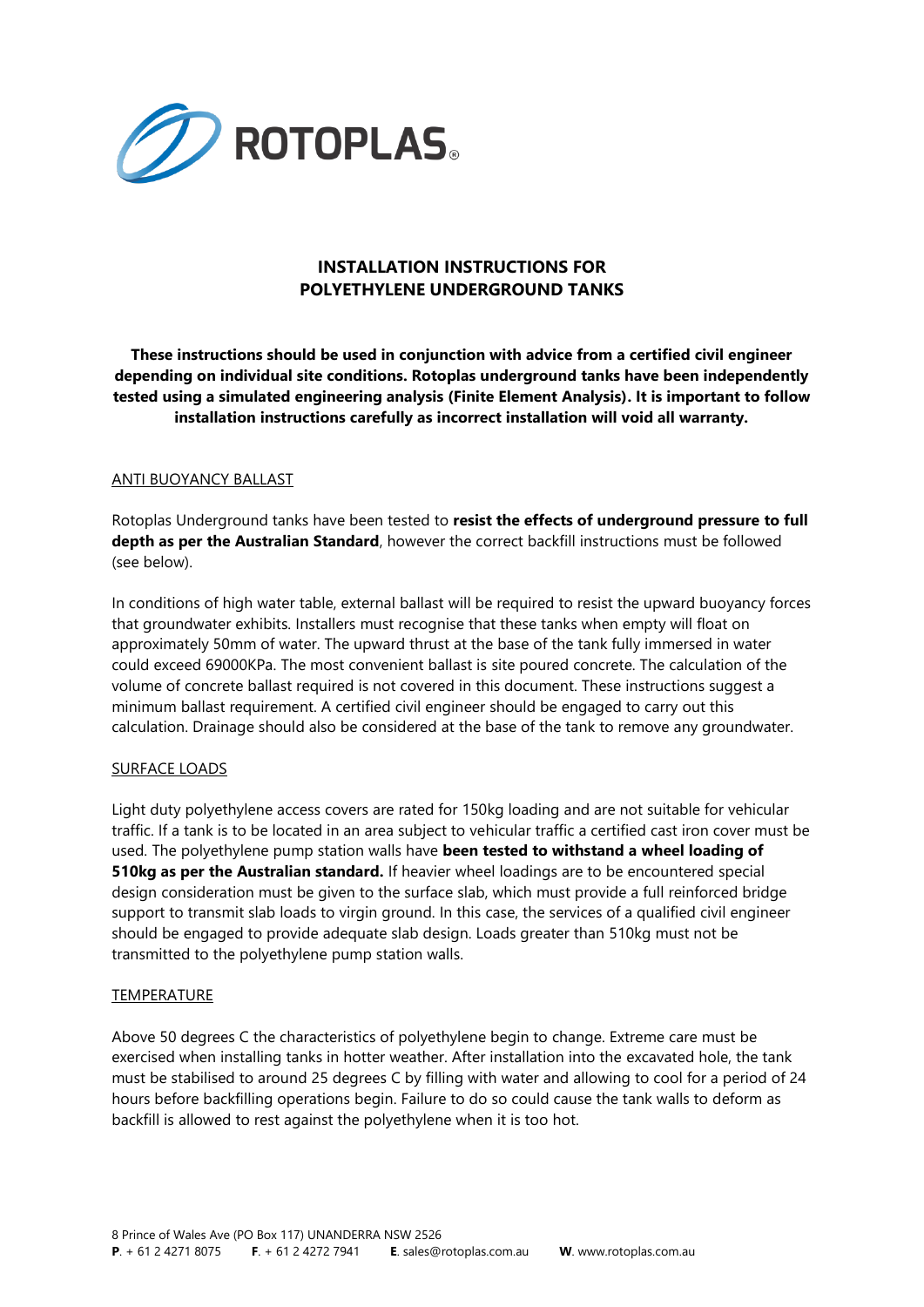### PRE-INSTALLATION CHECKS

After unloading inspect the tank for any damage during transportation and lifting. Should any surface damage be evident, this must be reported to us before proceeding further with the installation.

Installation should be carried out by experienced and qualified tradespersons.

Before digging, call any relevant authorities to locate underground services.

The installation of a tank for sewage or water storage may require prior approval of local authorities. Contact your local council or relevant authority to ensure you meet all approval requirements.

Make sure you have all the necessary equipment and supplies to complete the installation.

Finish ground level in relation to tank lid, as tank risers are not generally recommended.

#### INSTALLATION

The hole for the tank should be no greater than 250mm to 300mm oversize to tank diameter, with due regard to the amount of concrete or backfill to be used under and around the tank.

It is suggested that the base of the excavation be drained, especially in water charged ground, before, during and until concrete encasement has set, to hold the tank securely in the ground.

Lay a minimum of 100mm of 20mpa concrete in the bottom of the hole, complete with two layers of M81 reinforcing mesh.

Lower the tank into the hole while the concrete is still a slurry. Ensure no rocks or sharp objects fall into the hole as damage to the tank could occur.

Where cored locking holes are provided in the base of the tank, fit reo bar so it penetrates the concrete slurry to stop the tank base moving. Additional concrete may be required to lock reo bars firmly into place.

Level and adjust tank to suit installation conditions. Secure with stabilising bars or timbers to hold in place.

Fill tank with water to level of required concrete ballast according to engineer recommendations. If ambient temperature is high, the tank should be left in place (filled with water) for 24 hours before backfilling operations commence. Allow concrete to set before proceeding further.

Encase tank with concrete to meet requirement above and to at least halfway between first and second rib. Ensure tank remains full of water.

Connect pipes with minimum earth cover as per Australian Standard. **(inlet 300mm and outlet 220mm)**

Blue metal gravel backfill material should be placed around the outside of remaining wall to ensure uniform wall loading. Uneven backfill must not be used. **The backfill must be even and porous, to allow free draining of water away from tank wall. If free draining of groundwater is unlikely, then concrete should be poured up the full height of the tank wall.**